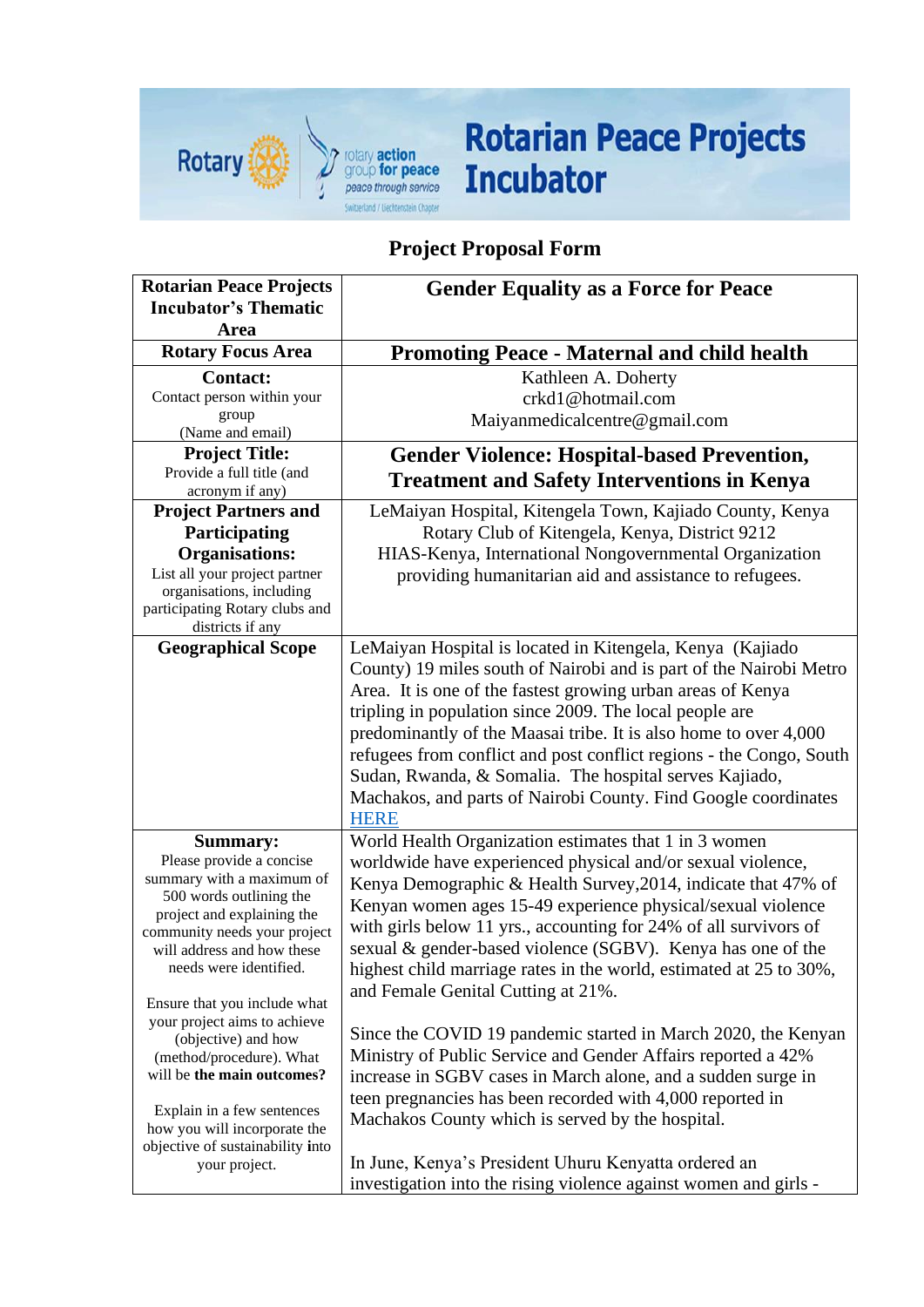| this includes rape, domestic violence, female genital cutting, early<br>teenage pregnancies, and child marriages.<br>Project Goal: To improve the safety and well-being of survivors<br>of SGBV living in Kitengela, Machakos and Nairobi, through<br>hospital-based prevention, treatment and safety interventions                                                                                                                                                                                                                                                                                                                                                                                                                                                                                                                                                                                                                                                                                                                                                                                                 |
|---------------------------------------------------------------------------------------------------------------------------------------------------------------------------------------------------------------------------------------------------------------------------------------------------------------------------------------------------------------------------------------------------------------------------------------------------------------------------------------------------------------------------------------------------------------------------------------------------------------------------------------------------------------------------------------------------------------------------------------------------------------------------------------------------------------------------------------------------------------------------------------------------------------------------------------------------------------------------------------------------------------------------------------------------------------------------------------------------------------------|
| <b>Project Outcomes:</b><br>1. Access to medical, mental health and psychosocial support<br>(MHPSS) of survivors of and women and girls vulnerable<br>to SGBV is increased<br>The safety of survivors of and women and girls vulnerable<br>2.<br>to SGBV is improved through provision of hospital-based<br>safe housing<br>3. Risk reduction of SGBV cases is enhanced through<br>education and capacity building of community members,<br>healthcare service providers, law enforcement officers, on<br>the dynamics of SGBV, available services, and prevention<br>practices.                                                                                                                                                                                                                                                                                                                                                                                                                                                                                                                                    |
| <b>Project Activities:</b><br>Identify survivors of SGBV through a patient assessment<br>and screening (LeMaiyan Hospital is the only hospital in<br>Kenya screening every patient, ages 13 years and older, at<br>every visit for evidence of SGBV trauma) and provide<br>medical treatment<br>Provide vulnerability assessment, counselling and safety<br>$\bullet$<br>planning, referral services<br>Create critical resources including confidential and secure<br>$\bullet$<br>spaces for shelter for survivors and their children for up to<br>14 days within a secure ward of the hospital where they<br>access counselling, food, hygiene supplies, and<br>medications, to further avoid abuse and plan next steps<br>Provide prevention, education, and community outreach to<br>reduce the prevalence of SGBV, highlight available<br>services, and assist other healthcare providers in<br>replicating this model<br>Partner with other (I)NGO's, hospitals, and governmental<br>agencies to facilitate referrals for housing, education,<br>training, employment, legal and access to justice services. |
| The Hospital has a fundraising strategy which includes cultivating<br>and soliciting institutional and individual donors, private<br>foundations, and governments. The Hospital builds its revenue<br>streams from insurance and cash payments. The Hospital has been<br>approved for the Kenyan National Health Insurance (NHIF), and<br>when the contract goes into effect later this year that will increase<br>its ability to generate more funds. Involvement of community<br>members in prevention and response will promote accountability<br>and reduction of SGBV cases. Involvement of Government of<br>Kenya is in line with National Action Plan (NAP) for women/<br>girls, 2016, entitled "Kuhusisha Wanawake ni Kudumisha<br>Amani," which means "to involve women is to sustain                                                                                                                                                                                                                                                                                                                      |